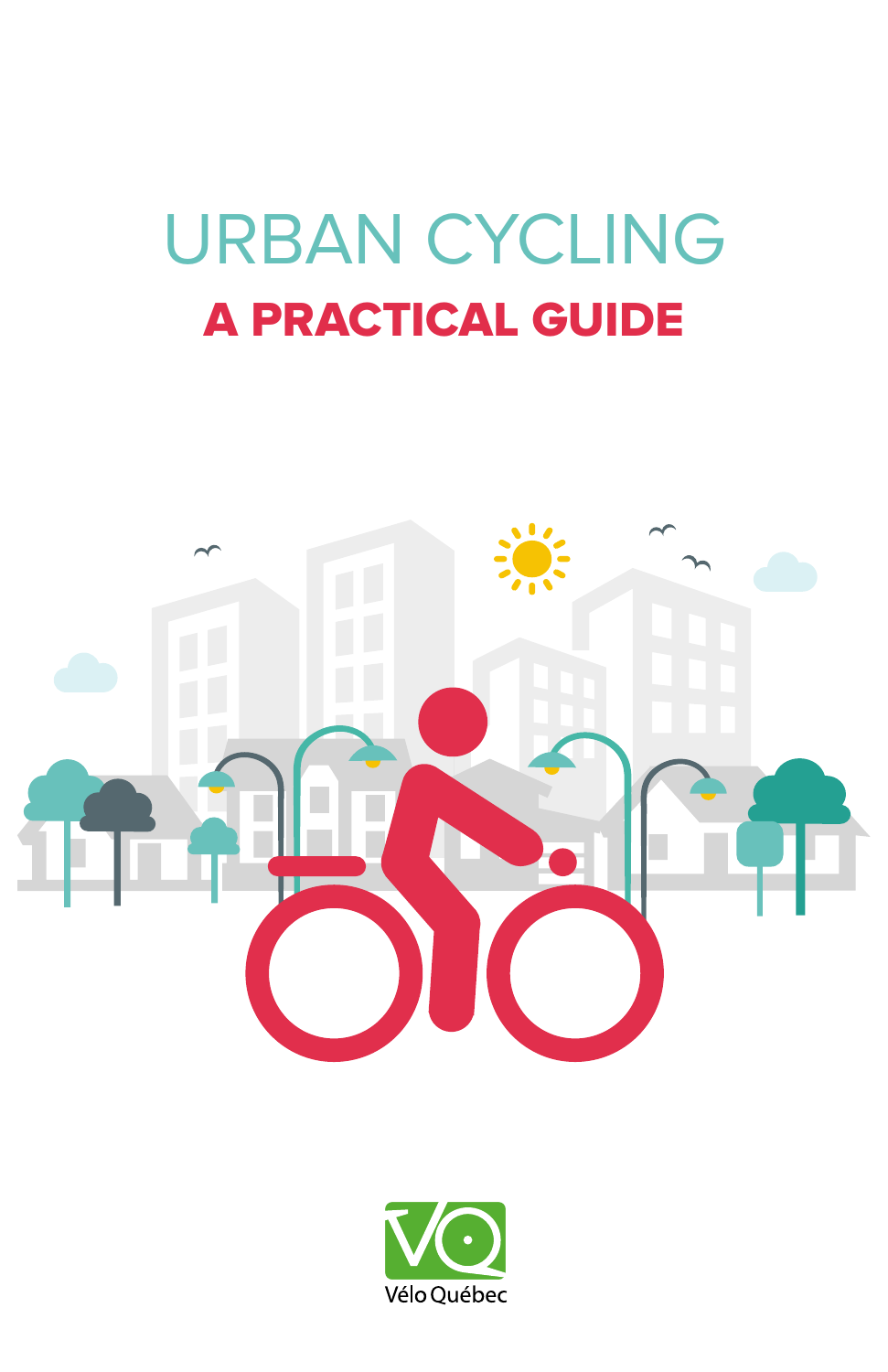



# URBAN CYCLING A PRACTICAL GUIDE

# **DEBUNKING COMMON MYTHS AND MISCONCEPTIONS**

| It's not for me!        | 4  |
|-------------------------|----|
| <b>GEARING UP</b>       |    |
| Choosing the right ride | 6  |
| Outfitting your bike    | 8  |
| Helmet safety           | 9  |
| Theft prevention        | 9  |
| Looking after your bike | 10 |
| Dressed to ride         | 11 |
|                         |    |

# **STAYING SAFE ON THE ROAD**

| Cycling in the city   | 12 |
|-----------------------|----|
| Cucling with children | 16 |
| Winter cycling        | 18 |

#### September 2018

Illustrations : Vélo Québec, David Goldstun, Shutterstock, VectorStock



This document has been produced within the framework of Mouvement VÉLOSYMPATHIQUE, a project funded by the Green Fund as part of Action-Climat Québec, a ministère du Développement durable, de l'Environnement et de la Lutte contre les changements climatiques program stemming from the 2013–2020 Climate Change Action Plan.



This document was prepared with funding provided through the Plan d'action 2017-2019 de Montréal – Métropole en santé.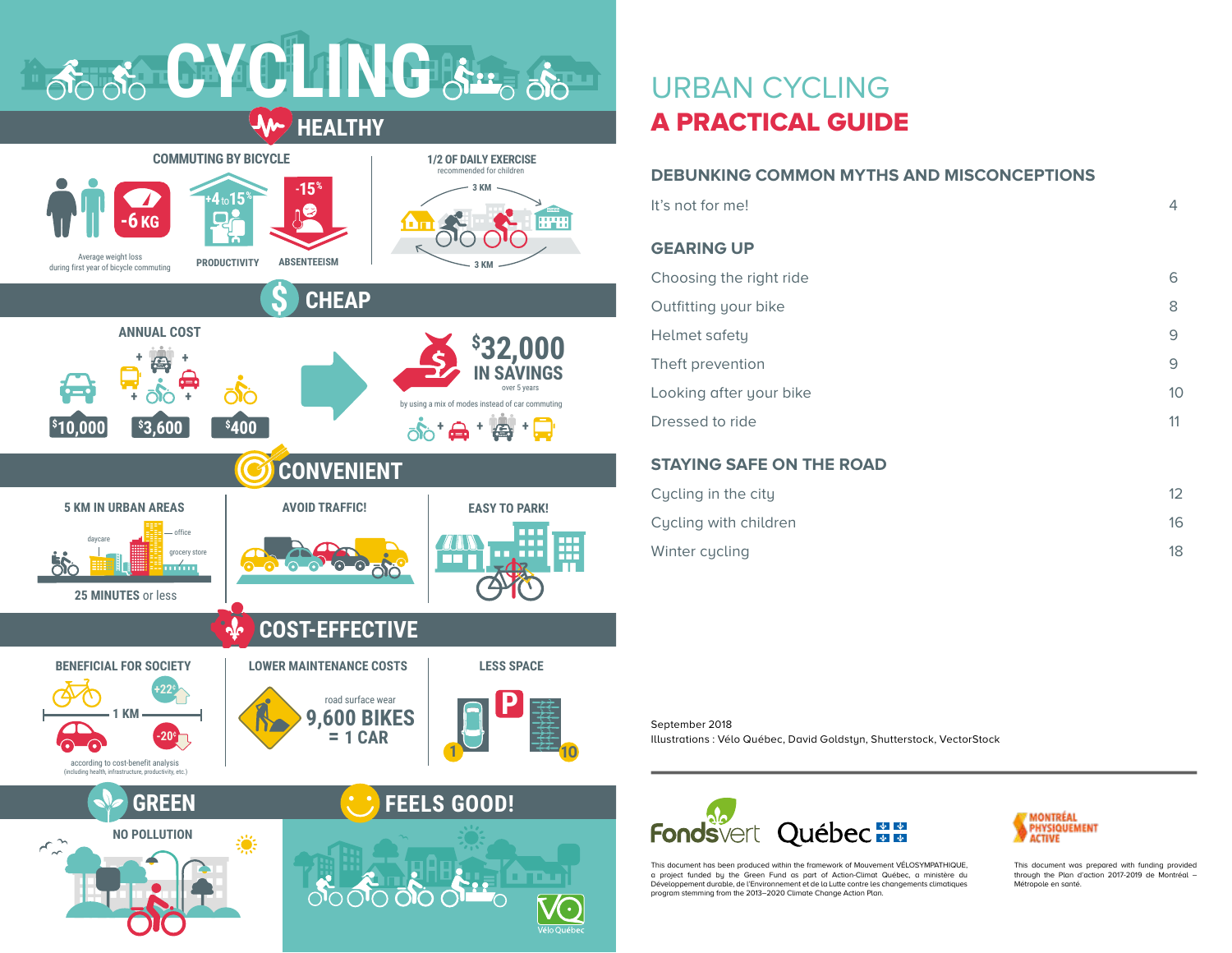<span id="page-2-0"></span>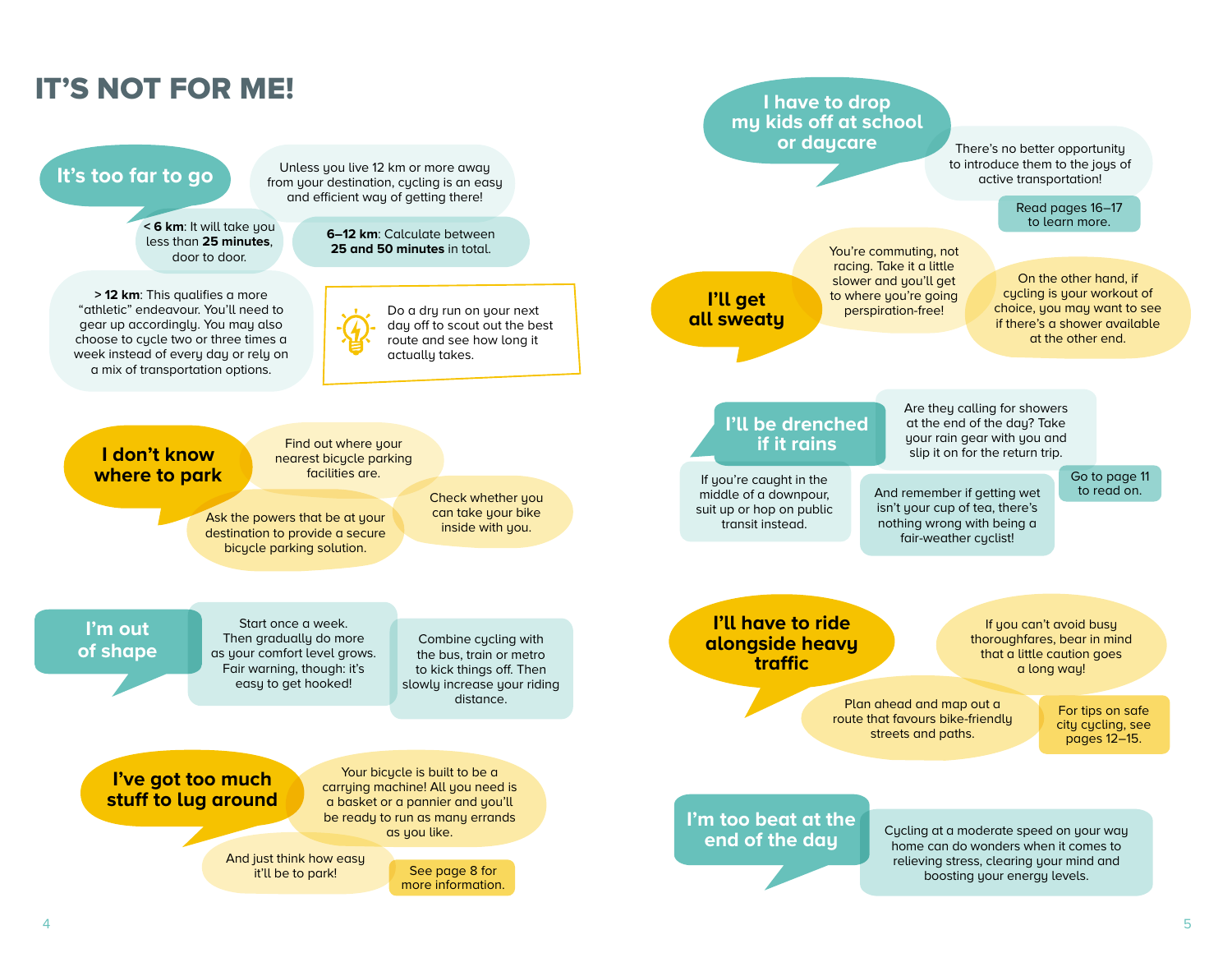# CHOOSING THE RIGHT RIDE **OTHER CONSIDERATIONS**

Any bicycle can be used for practical purposes. The one you already own will probably do quite nicely!

If you are shopping for a new bicycle for your day-to-day needs, you'll notice that some are a better fit with your lifestyle than others. Use the following information to help you make up your mind.

# **I NEED TO...**



# **I NEED TO BRING KIDS.**



# **Parking**

Want to bring your bike inside (at home or at work)? Then be sure to factor its overall size into the equation, as well as its weight if you have any stairs to climb.

### **Power assistance**

Are there any slopes to negotiate along your route? Do you have a heavy load to carry? If so, you may want to look into a power-assisted bicycle. You might even be able to fit uour old bike with an electric conversion kit.

### **Theft**

Do you have your eye on something high-end? Or did you pay a pretty penny for the bike you have now? If you don't have access to secure parking facilities or the option of storing your bicycle inside at your destination, keep it for recreational outings and look for a more affordable or used bicycle for getting around the city. That way, you won't be reluctant to park it at school, at work or wherever you're running your errands.

# **A COMFORTABLE FIT**



# **Size**

Make sure your bicycle is the right size for you: something that is too big or too small can cause physical discomfort.

## **Saddle**

- The seat should be high enough to allow you to almost fully extend your leg, with your knee only slightly bent.
- The angle of the seat should be parallel to the ground.

#### **Handlebars**

As an urban cyclist, you should set your handlebars to the same height as your saddle, or slightly higher, to maximize your peripheral vision and make sure motorists can see you.



Prices are estimates and may vary.

For more help in finding a bicycle that suits your needs, talk to your local bicycle dealer.

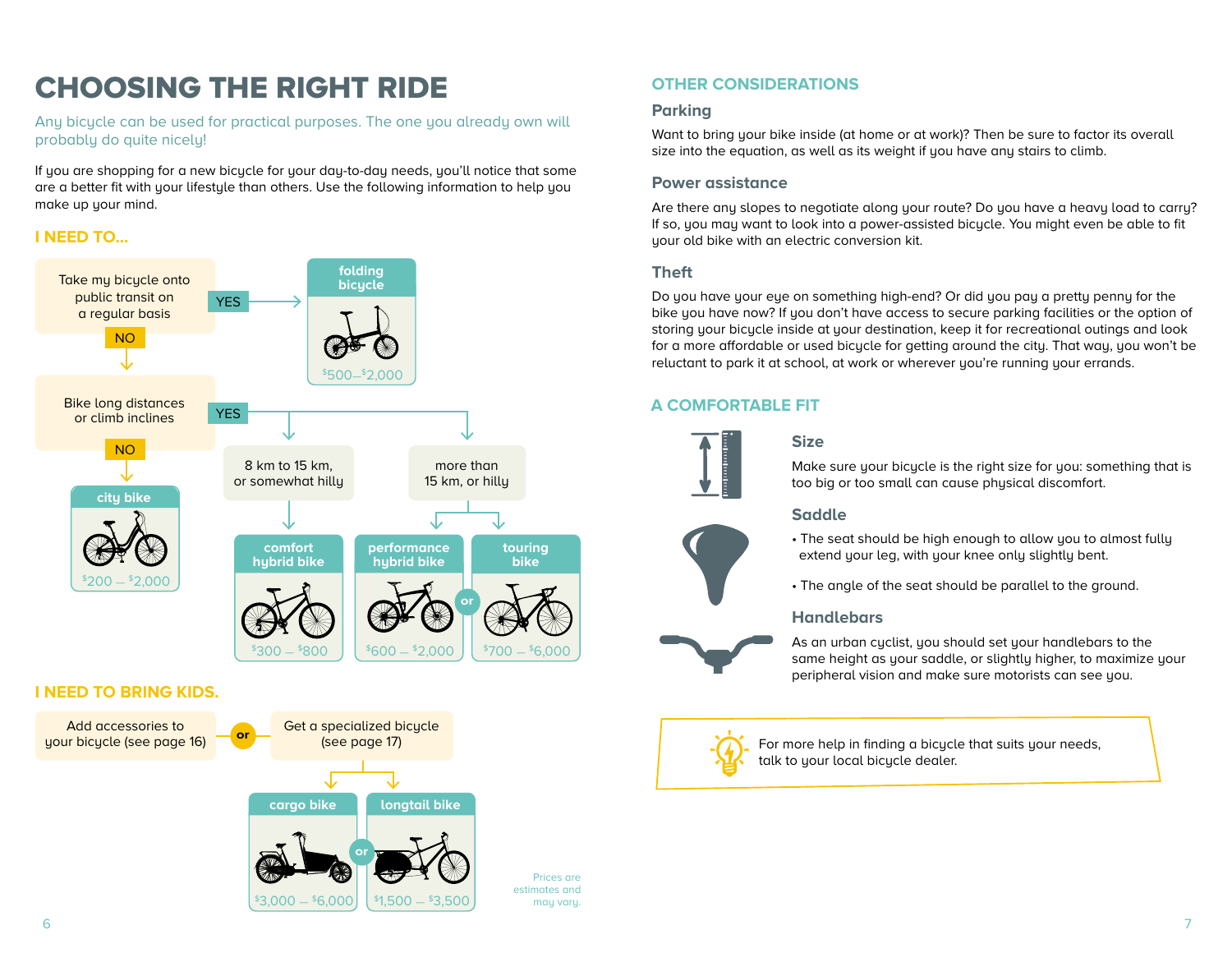# OUTFITTING YOUR BIKE

A well-equipped bike is the key to enjoying your city cycling experience.



#### **REFLECTIVE GEAR**

**A White reflector in the front**

**B Red reflector in the back**

 **Front wheel:** yellow or white reflector on **C** the spokes OR light-reflecting sidewalls OR reflective strips on both sides of the rim OR yellow or white reflective strips on both sides of the fork

**D** Rear wheel: red or white reflector on the spokes OR light-reflecting sidewalls OR reflective strips on both sides of the rim OR red or white reflective strips on both sides of the seat stay

**E Yellow or white reflector on each pedal** OR reflective straps on the ankles OR reflective straps on the shoes.

#### **LIGHTS FOR RIDING AT NIGHT**

#### **F White headlight**

#### **G Red taillight**



Never be caught unprepared: install a dynamo lighting system on your bicycle and carry small backup lights with you at all times.

# **MANDATORY ACCESSORIES RECOMMENDED ACCESSORIES**

#### **1 Fender**

Indispensable for keeping your clothes dry and clean when riding in the rain or on a wet surface.

#### **2 Carrier**

Use a basket or pannier strapped to your carrier to avoid having to wear a backpack or hang a bag off your handlebars. A waterproof bag or rain cover will definitely come in handy on wet days.

## **Bell 3**

To alert pedestrians, other cyclists and motorists of your presence. Use sparingly.

# **Kickstand 4**

To keep your bicycle upright when unused.

## **Chain guard 5**

To protect the bottom of your pants. A pants clip can also fulfill this purpose.

# HELMET SAFETY

Although bicycle helmets are not mandatory in most communities in Quebec, they are recommended.

Choose one that fits snugly around your head and adjust the straps, remembering to use the **2V1** rule. A well-adjusted helmet does not slide forward onto your forehead or back onto your neck.







Two fingers above<br>the eyebrows

V-shaped straps fitted<br>around both ears

One finger between the strap and the chin

# THEFT PREVENTION

Wondering how to stop bicycle thieves in their tracks? Here are some ways to reduce the risk.

# **LOCK**



Opt for a high-quality, premium-brand U-lock (\$50+). A tempered steel chain is also an excellent, albeit heavier, alternative (\$100+).

## **LOCATION**

Choose a safe, well-lit place to lock your bicycle to a rack.

## **PROCEDURE**

Position the lock around the bar of the bicycle rack, the front wheel and the bicycle frame (not just the wheel).



Remember to lock up or bring with you any parts or objects that are easy to remove (seat, quick release wheels, lights, pannier, etc.).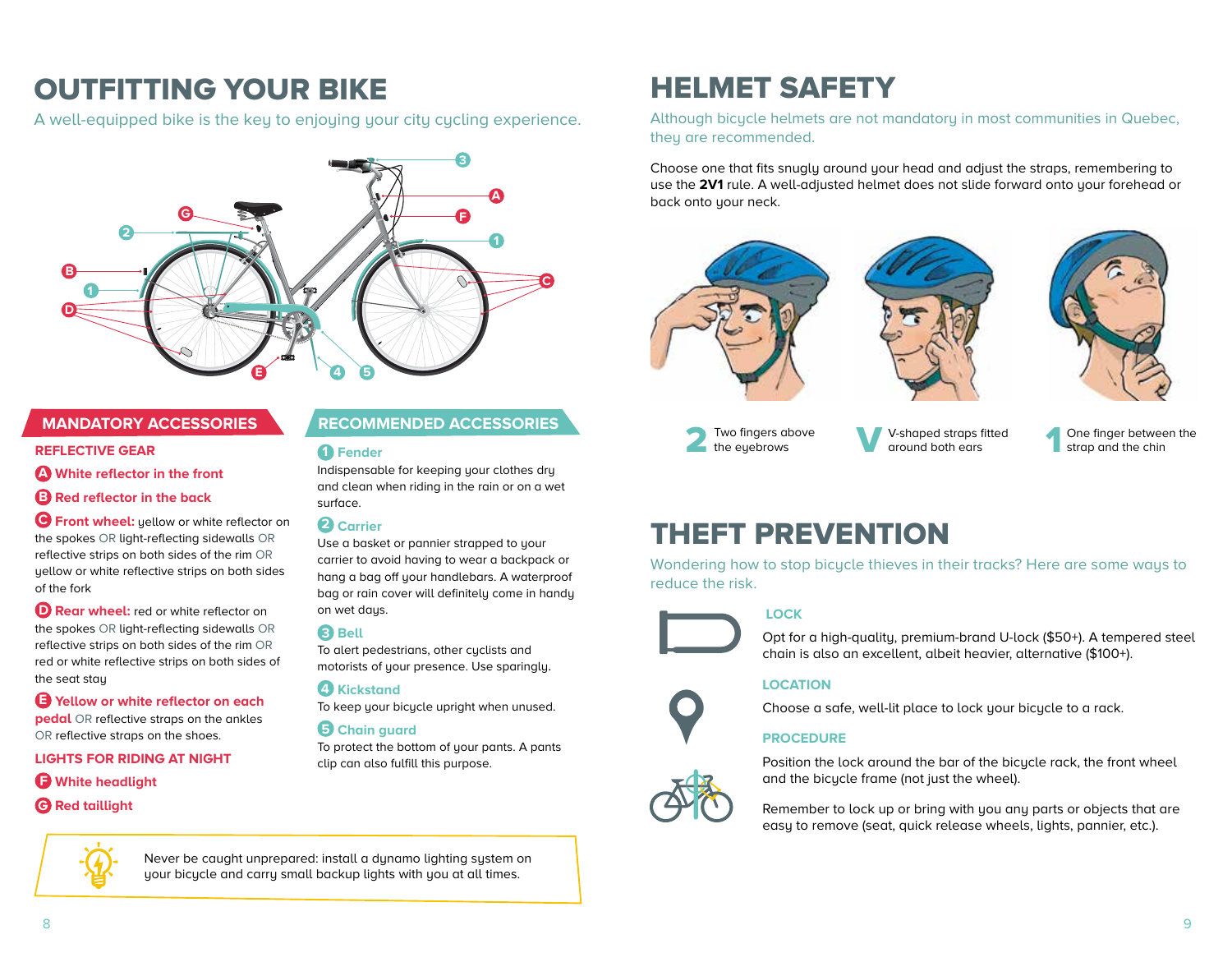# <span id="page-5-0"></span>LOOKING AFTER YOUR BIKE

A well-maintained bicycle means fewer nasty surprises on the road.

# **DAILY INSPECTION**

Before heading out, make sure:



- Your tires have enough air. Check the maximum PSI indicated on the tire and pump as needed. This will increase your efficiency and prevent premature wear and tear.
- Your brakes are working properly. If they are slow to respond, have a closer look at your brake pads. They may be due for a change.



Your gears are shifting smoothly and you don't hear any grinding noises when you're pedalling.

# **ANNUAL TUNE-UP**

A tune-up costs around \$30 to \$150, depending on the condition of your bicycle and the extent of the adjustments to be made.

# **GO "DIY"!**

Interested in learning how to service your own bicycle? There are classes and community workshops available to help you become a bike maintenance expert.



If you'd rather leave the repairs and tune-ups to your local bike shop or mechanic, go right ahead – you'll enjoy your time on two wheels just as much!

# DRESSED TO RIDE

Most everyday clothing is suitable to wear when cycling.

Opt for layers so you can adjust to changing weather as needed. Don't dress too warmly to start and remove layers as your body starts to heat up.

If your bike doesn't have a chain guard, you may want to roll up the cuffs of your pants or use a protective clip.

A word about footwear: stick to hard-soled shoes or sandals for maximum pedalling power!



# **WET WEATHER**

Invest in lightweight rain gear that you can stow away in your bag. That way, you'll never be caught off guard by a sudden shower!

# **COLD WEATHER**



You're better off with a combination of a windbreaker and an insulated middle layer than with a bulky coat.

Other recommendations: unlined windproof cycling pants and lighterweight boots. Where you want the extra heat is your hands: a warm pair of mittens is a must!

Sunglasses (during the day) or ski goggles are perfect for protecting your eyes from the cold and the wind in the winter. Last but not least, be sure to don a toque or a hat that covers your ears and forehead, or a ski helmet.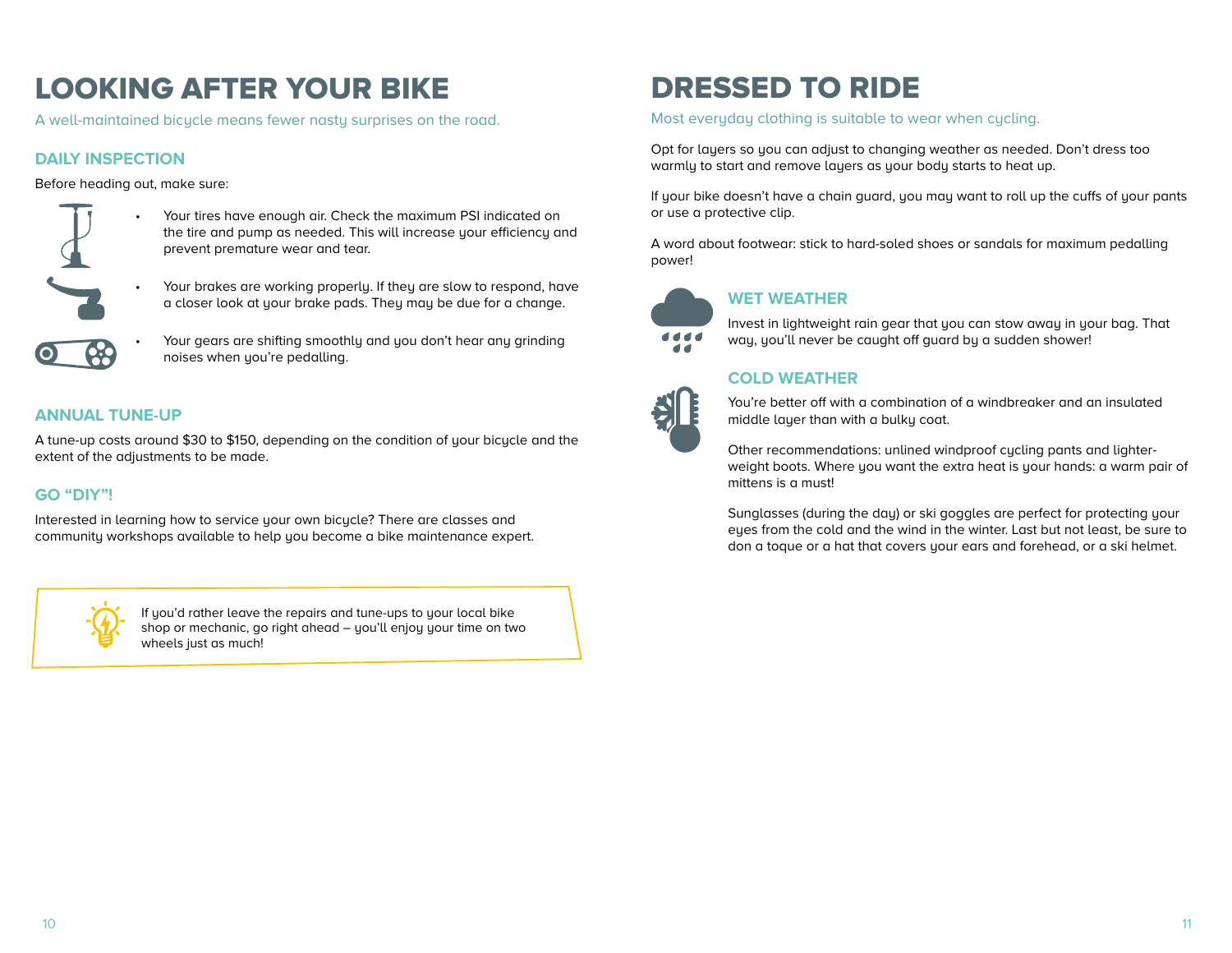# <span id="page-6-0"></span>CYCLING IN THE CITY

In Quebec, bicycles are allowed on all roads except for highways, access/exit ramps and specified bridges and tunnels. They are subject to the same rules as cars.

## **STAY ALERT**

There are plenty of surprises awaiting cyclists on city streets: pedestrians stepping out from between two cars, drivers who don't use their turn signals, potholes… and that's just the beginning. Hence the importance of being aware of your surroundings and keeping uour eues on the road.

Note that riding a bicycle while wearing headphones (even in one ear) or operating a mobile device is prohibited by law.

# **OBEY POSTED SIGNS**

Unless there is cycling-specific signage posted on the road, you are required to heed all general traffic signs, including red lights, stop signs, crosswalks and one-way street signs. Be sure to watch for them!

Among the most common signs for cyclists are the following:



**Bicycle traffic signals**  Cyclists must observe these signals rather than the general traffic lights for motor vehicles.



#### **Cyclists required to use pedestrian signal to cross the street**  This sign appears only at some intersections with pedestrian signals.



**"Except bicycles" sign**  Indicates that the instructions in the sign do not apply to cyclists (e.g., one-way street, no turning, etc.).





**Cyclists required to dismount**  May be restricted to certain times.



#### **Bicycle route or bicycle/pedestrian route**

Is also used to indicate to cyclists that they are allowed to ride on the sidewalks under specified overpasses.

# **RIDE WITH THE FLOW OF TRAFFIC**

You must ride in the same direction as motor vehicle traffic unless otherwise instructed by a contraflow bicycle traffic sign.

### **STAY OFF THE SIDEWALKS**

Riding on sidewalks is prohibited unless you are required or allowed to do so by a posted sign (e.g., under certain overpasses).

### **KEEP AS CLOSE AS POSSIBLE TO THE RIGHT SIDE OF THE ROAD**

• **Leave ample room between you and parked cars** 

Stay 1 metre (3 feet) away from parked cars to avoid being "doored" by a motorist exiting a vehicle.

• **Give yourself some manoeuvring room** 

If there are no parked cars on the street, leave approximately 50 centimetres (20 inches) between you and the sidewalk or the white shoulder line in case you have to steer around a pothole, manhole or an object on the pavement.

• **Ride in a straight line** 

Do not swerve in and out of parked cars. This can interfere with your visibility and make your movements difficult to predict for motorists and other cyclists.  $\overline{a}$ 



#### **Respect other road users**

Highway safety requirements apply to everyone – cyclists, pedestrians and motorists alike. Sharing the road is a matter of mutual respect.

When riding on a route that is shared with pedestrians, slow down and give them the right of way.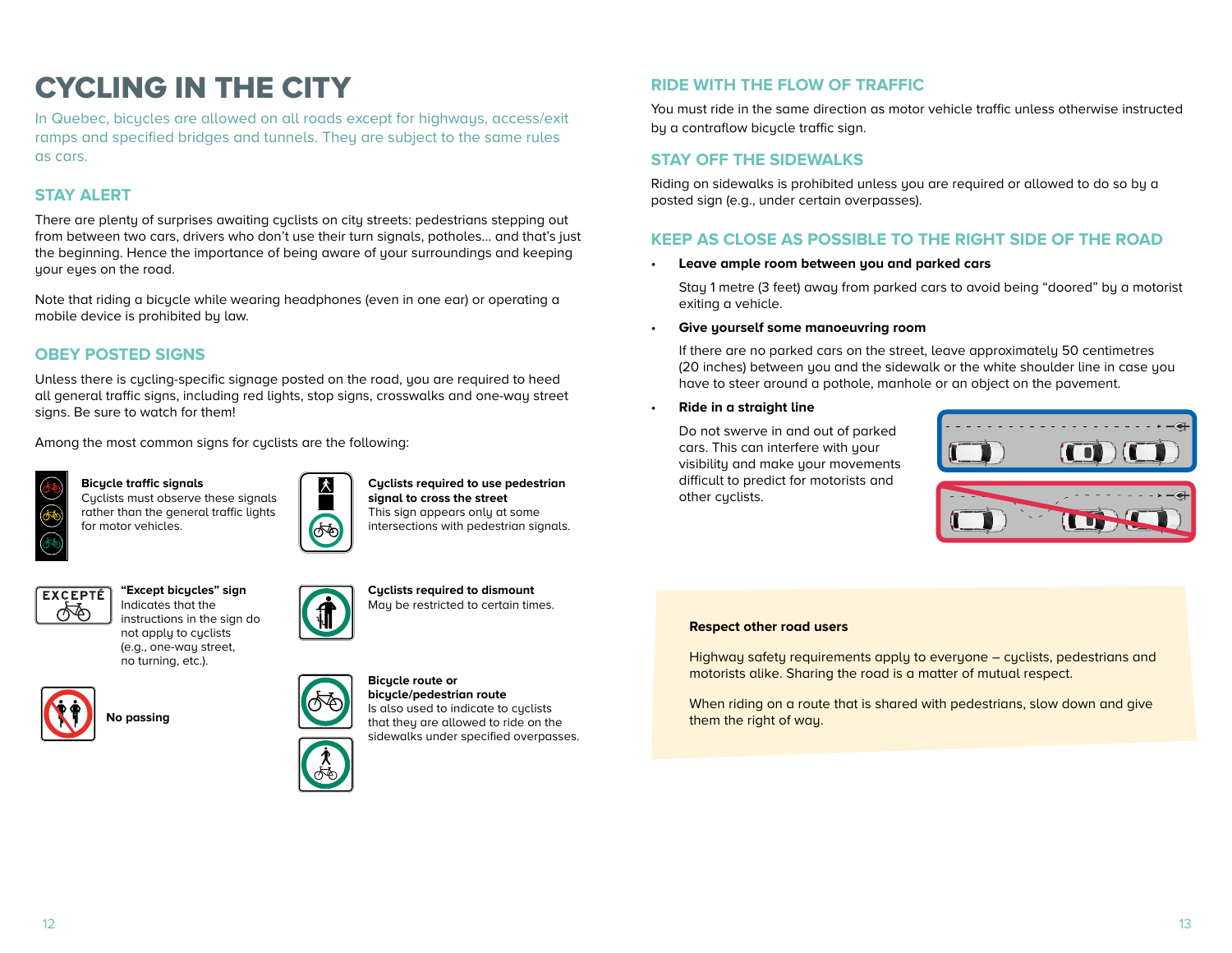#### **TRAVEL AT A REASONABLE SPEED**

If you are going too fast, you will not be able to spot and avoid road hazards. Sticking to a speed between 15 km/h and 20 km/h will give you enough time to react to any surprises you encounter along the way.

# **USE HAND SIGNALS**

Using the proper hand signals to indicate your intentions lets motorists and the cyclists behind you know what you are about to do and behave accordingly. All it takes is one arm:



# **STAY BEHIND BUSES AND TRUCKS AND KEEP YOUR DISTANCE**

Buses and trucks have large blind spots, where you are invisible to drivers.

By riding behind them and keeping your distance, you will be making sure you can be seen. This will also help you avoid getting cut off or side-swiped by a right-turning or lane-shifting vehicle.

Never pass a bus or truck on the left or the right unless the vehicle has come to a complete stop and its hazard lights are flashing.



# **EXERCISE CAUTION AT INTERSECTIONS**

Intersections are accident hot spots. Stay alert and establish eye contact with other road users – cyclists, pedestrians and motorists – to make sure you are seen.

#### **Be visible**

At traffic signals, stop in front of cars waiting for the light to turn green, without encroaching on the crosswalk. That way you'll be sure motorists know you are there.

### **Watch out for right-turning vehicles**

Exercise caution at intersections and make sure you are not in a vehicle's blind spot. If there is a designated right-turning lane, pass vehicles on the left.

Be extra careful in areas where motorists are allowed to turn right on a red light. This is allowed almost everywhere in the province of Quebec except on the Island of Montreal.

#### **Make safe left turns**

There are two ways to turn left. Choose the one you are most comfortable with.

**• Two-stage turn** 

Otherwise known as a pedestrian-type turn or an L-turn, this manoeuvre is recommended when there are multiple lanes or heavy traffic.

**• Single-stage turn** 

In this scenario, you would make a left turn just like a motorist would, which is acceptable on a one-way



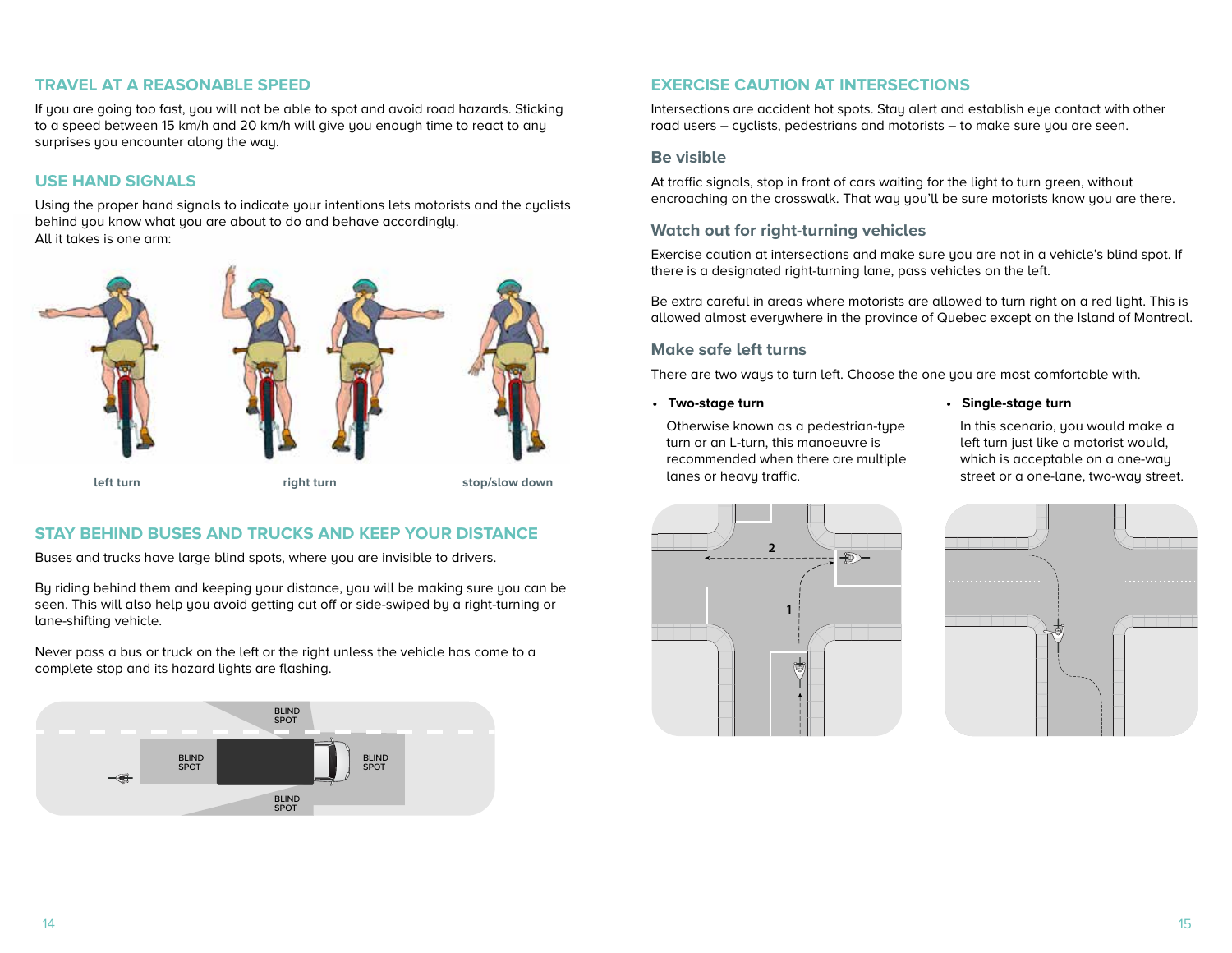# <span id="page-8-0"></span>CYCLING WITH CHILDREN

Thinking about riding with your children? Depending on how old they are, you can adapt your bicycle to carry them or teach them how to get around on their own.

# **CARRYING CHILDREN ON BIKES**

A few accessories are all it takes to be able to get children where they need to go by bicycle instead of by car. In most cases, it is not advisable to carry a baby on a bike during the first year of their life.



Child must be able to stay balanced on the seat in order to be comfortable.





With a power-assisted model, you can travel longer distances and climb steeper hills, despite the additional weight of the bicycle and the load you are carrying.

# **KID-FRIENDLY CITY CYCLING**

Children need to be active every day. You can tap into this boundless energy by teaching them how to ride a bike, cycling to school with them and showing them how to be a city-savvy cyclist.

Start in school yards, parks and back lanes before hitting the public roadways. Then gradually, as their skill level increases, move onto to quiet streets to explore the basics of co-existing with cars. Note that it is widely accepted for cyclists under 10 to ride on the sidewalk if they do so slowly and are respectful of pedestrians.

#### **In front or behind your child?**

Either! It is up to you to decide which approach is best suited to your child's personality and the situation at hand.

- Riding behind your child lets you observe and advise them.
- Riding in front lets you keep an eye on what's ahead and lead by example.

going outside to play).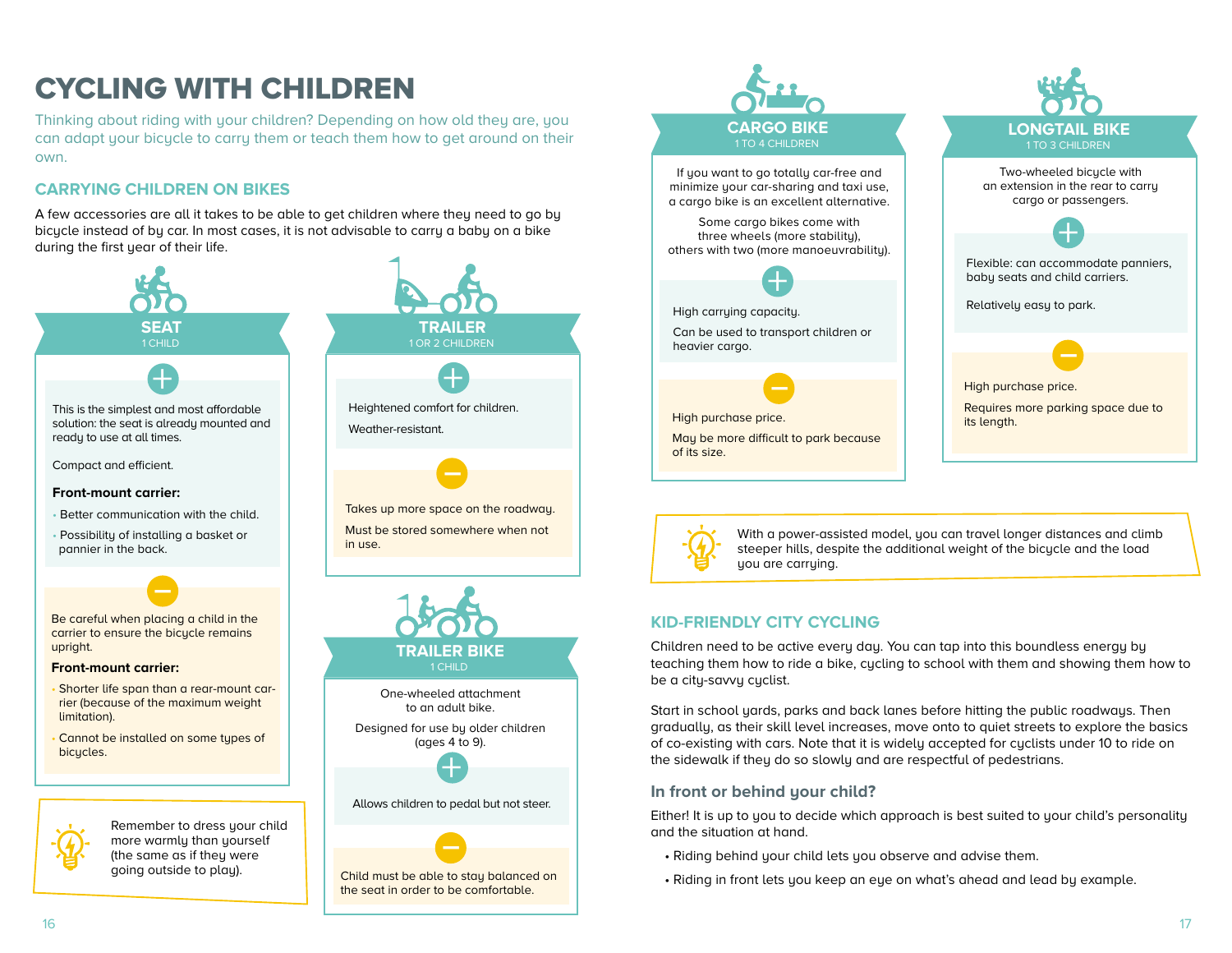# <span id="page-9-0"></span>WINTER CYCLING

More and more people are choosing to cycle year-round. With the right equipment and a few basic techniques, you could be one of them. Be sure to discover the joys of four-season cycling for yourself!

### **DETERMINE YOUR COMFORT ZONE**

Take advantage of the gradual drop in temperature to get used to cycling in colder weather and find out how far you are willing to go. Are you ready to bike in the snow, or are you more comfortable sticking to dry surfaces? What's your temperature threshold: -5°C? -20°C? Do what feels right for you.

#### **ADAPT YOUR TECHNIQUE**

Your best bets are cleared bike paths, well-maintained main roads and quiet back streets, where you can travel closer to the middle of the roadway, away from accumulated ice and snow banks.

Be particularly careful when cycling on icy and snow-covered surfaces. Slow down, avoid sudden manoeuvres and give yourself plenty of distance to stop.

#### **PICK YOUR BIKE**

You can use the same bicycle in winter as you do in summer, but bear in mind that road abrasives and freeze/thaw cycles can hasten corrosion and shorten its service life.

If you opt for a specially designed winter bike, there's no need for anything fancy. Just make sure you have what it takes to be comfortable and safe.

#### **WINTERIZE YOUR RIDE**

Knobby or studded tires are an option for helping you improve traction and avoid slipping on an icy patch.

If you decide to keep using your regular tires, lower the air pressure for increased contact surface and a better grip on the road.



It gets darker earlier in winter: make sure you always have your headlight and taillight with you and ready to use. Carry small backup lights with you at all times in case of burnout.

#### **MAKE THE NECESSARY ADJUSTMENTS**

Lower the saddle slightly so your feet touch the ground more easily for increased stability if you skid.

#### **GIVE YOUR BIKE SOME WINTER TLC**



Apply lubricant regularly and generously to all the moving parts of your bicycle to optimize performance and reduce the risk of freezing up.



Don't forget to lubricate your bike lock so it doesn't freeze and take your bicycle hostage!



If you leave your bicycle outside, make sure you inspect it before heading out. In very cold weather, the brakes, wheel hubs, crankset and headset can seize up or stop working altogether. The situation usually resolves itself once it gets warmer.



If you park or bring your bike inside, remember that the repeated freeze/ thaw cycles will eventually cause rust.



For more information, go to **velo.qc.ca/cycling-year-round**.